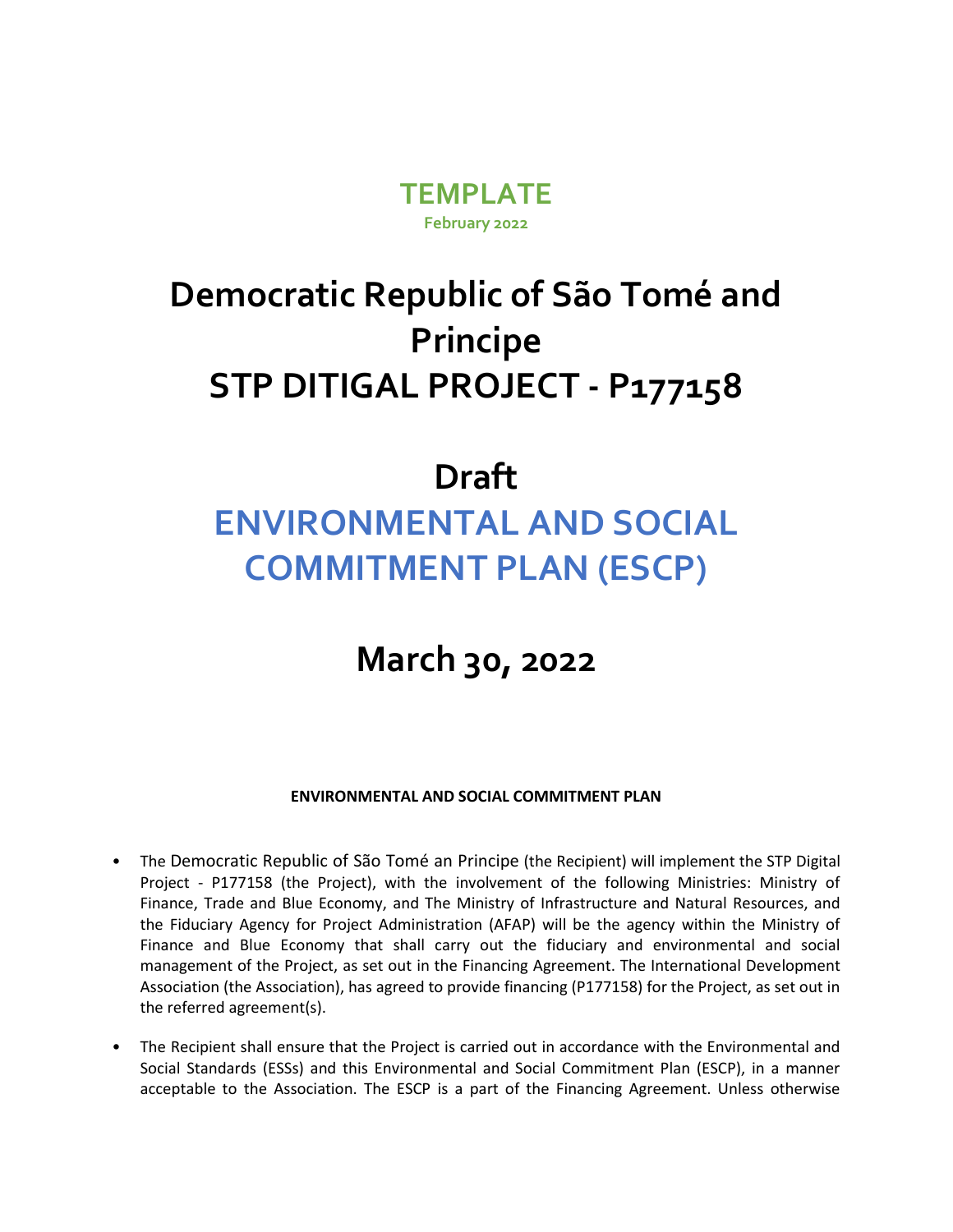defined in this ESCP, capitalized terms used in this ESCP have the meanings ascribed to them in the referred agreement(s).

- Without limitation to the foregoing, this ESCP sets out material measures and actions that the Recipient shall carry out or cause to be carried out, including, as applicable, the timeframes of the actions and measures, institutional, staffing, training, monitoring and reporting arrangements, and grievance management. The ESCP also sets out the environmental and social (E&S) instruments that shall be adopted and implemented under the Project, all of which shall be subject to prior consultation and disclosure, consistent with the ESS, and in form and substance, and in a manner acceptable to the Association. Once adopted, said E&S instruments may be revised from time to time with prior written agreement by the Association.
- As agreed by the Association and the Recipient, this ESCP will be revised from time to time if necessary, during Project implementation, to reflect adaptive management of Project changes and unforeseen circumstances or in response to Project performance. In such circumstances, the Recipient through AFAP and the Association agree to update the ESCP to reflect these changes through an exchange of letters signed between the Association and the Recipient. The Recipient shall promptly disclose the updated ESCP.

|   | <b>MATERIAL MEASURES AND ACTIONS</b>                                                                                                                                                                                                                                                                                                                                                                                                                                                                                                                                                                                                                                                                                                                                                                                                                         | <b>TIMEFRAME</b>                                                                                                                                                                                                                                                                                          | <b>RESPONSIBLE</b><br><b>ENTITY</b> |
|---|--------------------------------------------------------------------------------------------------------------------------------------------------------------------------------------------------------------------------------------------------------------------------------------------------------------------------------------------------------------------------------------------------------------------------------------------------------------------------------------------------------------------------------------------------------------------------------------------------------------------------------------------------------------------------------------------------------------------------------------------------------------------------------------------------------------------------------------------------------------|-----------------------------------------------------------------------------------------------------------------------------------------------------------------------------------------------------------------------------------------------------------------------------------------------------------|-------------------------------------|
|   | <b>MONITORING AND REPORTING</b>                                                                                                                                                                                                                                                                                                                                                                                                                                                                                                                                                                                                                                                                                                                                                                                                                              |                                                                                                                                                                                                                                                                                                           |                                     |
| A | <b>REGULAR REPORTING</b><br>Prepare and submit to the Association regular<br>monitoring reports on the environmental, social,<br>health and safety (ESHS) performance of the<br>Project, including but not limited to the<br>implementation of the ESCP, status of preparation<br>and implementation of E&S instruments required<br>under the ESCP, stakeholder engagement activities,<br>and functioning of the grievance mechanisms.                                                                                                                                                                                                                                                                                                                                                                                                                       | Every 3 months starting<br>from the Effective Date and<br>throughout<br>the<br>Project<br>implementation.                                                                                                                                                                                                 | <b>MINR</b>                         |
| B | <b>INCIDENTS AND ACCIDENTS</b><br>Promptly notify the Association of any incident<br>۰<br>or accident related to the Project which has, or<br>is likely to have, a significant adverse effect on<br>the environment, the affected communities,<br>the public or workers, including, inter alia,<br>cases of sexual exploitation and abuse (SEA),<br>sexual harassment (SH), and accidents that<br>result in death, serious or multiple injury<br>[specify other examples of incidents and<br>accidents, as appropriate for the type of<br>operation]. Provide sufficient detail regarding<br>the scope, severity, and possible causes of the<br>incident or accident, indicating immediate<br>measures taken or that are planned to be<br>taken to address it, and any information<br>provided by any contractor and/or supervising<br>firm, as appropriate. | Immediately, and in any<br>case no later than 48 hours<br>after the Recipient or any of<br>the participating agencies or<br>units becomes aware of<br>such accidents or incidents.<br>shall<br>AFAP<br>provide<br>an<br>incident and accident report<br>within a period acceptable<br>to the Association. | <b>MINR</b>                         |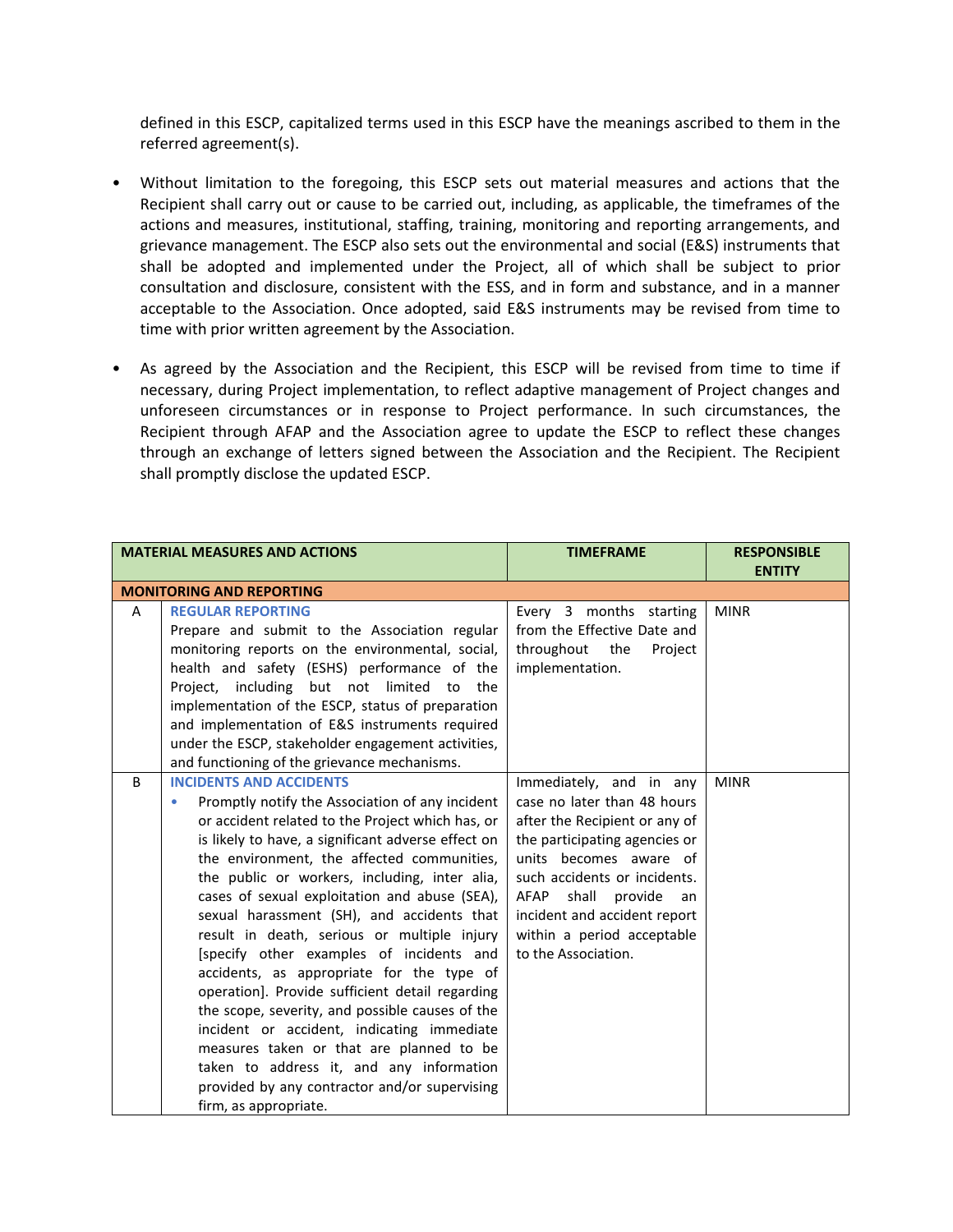|              | Subsequently, at the Association's request,<br>$\bullet$<br>prepare a report on the incident or accident<br>and propose any measures to address it and<br>prevent its recurrence.                                                                                                                                                                                                                                                                                                                                                                                                                                                                                                                                                                                       |                                                                                                                                                                                                                                                                                                                                                                                                                                     |                                                |
|--------------|-------------------------------------------------------------------------------------------------------------------------------------------------------------------------------------------------------------------------------------------------------------------------------------------------------------------------------------------------------------------------------------------------------------------------------------------------------------------------------------------------------------------------------------------------------------------------------------------------------------------------------------------------------------------------------------------------------------------------------------------------------------------------|-------------------------------------------------------------------------------------------------------------------------------------------------------------------------------------------------------------------------------------------------------------------------------------------------------------------------------------------------------------------------------------------------------------------------------------|------------------------------------------------|
| $\mathsf{C}$ | <b>CONTRACTORS' MONTHLY REPORTS</b><br>Require contractors and supervising firms to<br>provide monthly monitoring reports on ESHS<br>performance in accordance with the metrics<br>specified in the respective bidding documents and<br>contracts, and submit such reports to the<br>Association.                                                                                                                                                                                                                                                                                                                                                                                                                                                                       | Submit the monthly reports<br>to the Association [upon<br>request] as annexes to the<br>reports to be submitted<br>under action A above.                                                                                                                                                                                                                                                                                            | Contractors<br>and<br><b>Supervision Firms</b> |
|              | <b>ESS 1: ASSESSMENT AND MANAGEMENT OF ENVIRONMENTAL AND SOCIAL RISKS AND IMPACTS</b>                                                                                                                                                                                                                                                                                                                                                                                                                                                                                                                                                                                                                                                                                   |                                                                                                                                                                                                                                                                                                                                                                                                                                     |                                                |
| 1.1          | <b>ORGANIZATIONAL STRUCTURE</b><br>Establish and maintain a PIU with qualified staff<br>and resources to support management of ESHS<br>risks and impacts of the Project [including] One (1)<br>Environmental and One (1) Social Development<br>specialist.                                                                                                                                                                                                                                                                                                                                                                                                                                                                                                              | Social<br>Environment<br>and<br>Development<br>specialist<br>hired no later than 60 days<br>after effective date of the<br>Project<br>and<br>maintained<br>throughout<br>Project<br>implementation.                                                                                                                                                                                                                                 | <b>MINR</b>                                    |
| 1.2          | <b>ENVIRONMENTAL AND SOCIAL INSTRUMENTS</b><br>Prepare, consult upon, disclose,<br>and<br>implement environmental and social risk<br>management instruments, including:<br>Stakeholder Engagement Plan (SEP);<br>٠<br>Draft Environmental and Social Framework<br>٠<br>(ESMF) including as annexes<br>Labor<br>Management<br>Procedures<br>$(LMP)$ ,<br>GBV/SEA/SH Assessment and Action Plan,<br>Codes<br>of<br>for<br>E-Waste<br>Practice<br>Security<br>Management;<br>and<br>Risk<br>Assessment; Biodiversity Management<br>Framework (BMF);<br>Update the draft ESMF to include the<br>٠<br>notification from the STP Environmental<br>Authorities confirming that the cable<br>landing sites at Praia Melao and Praia<br>Santo Antonio are not known to be marine | A Draft ESMF and a draft<br>RPF should be prepared by<br>Appraisal.<br>Final<br>ESMF,<br>including annexes, and final<br>RPF consulted upon, and<br>disclosed by Effectiveness,<br>implemented<br>and<br>throughout<br>the<br>Project<br>implementation.<br>Update and disclose the<br><b>ESMF</b><br>draft<br>with<br>the<br>notification from the STP<br>Environmental Authorities<br>before<br>completion<br>of<br>negotiations. | <b>MINR</b>                                    |
|              | turtle nesting sites.<br>Social<br>Environmental<br>Impact<br>and<br>Assessments (ESIAs) including<br>Critical<br>Habitat (CHA) Assessment, ESMP and<br>Biodiversity Management Plan (BMP); and<br>Resettlement Policy Framework (RPF).<br>٠<br>Screen any proposed subprojects in<br>٠<br>accordance with the Environmental and<br>Social Management Framework (ESMF)<br>prepared for the Project and, thereafter,<br>prepare, adopt, and implement the<br>subprojects needed E&S instruments,<br>including among others:<br>Construction-Environmental<br>and<br>Social<br>Management Plans (C-ESMPs);                                                                                                                                                                | A ESIA including CHA, ESMP,<br>BMP shall<br>be prepared,<br>consulted<br>upon<br>and<br>disclosed before launching<br>bidding documents for the<br>cable laying operation.<br>C-ESMPs, GBV APs, WMPs,<br><b>OHSMPs</b><br>shall<br>and<br>be<br>submitted for Bank approval<br>disclosed<br>and<br>prior<br>to<br>contract<br>signature<br>contractor can update prior                                                              |                                                |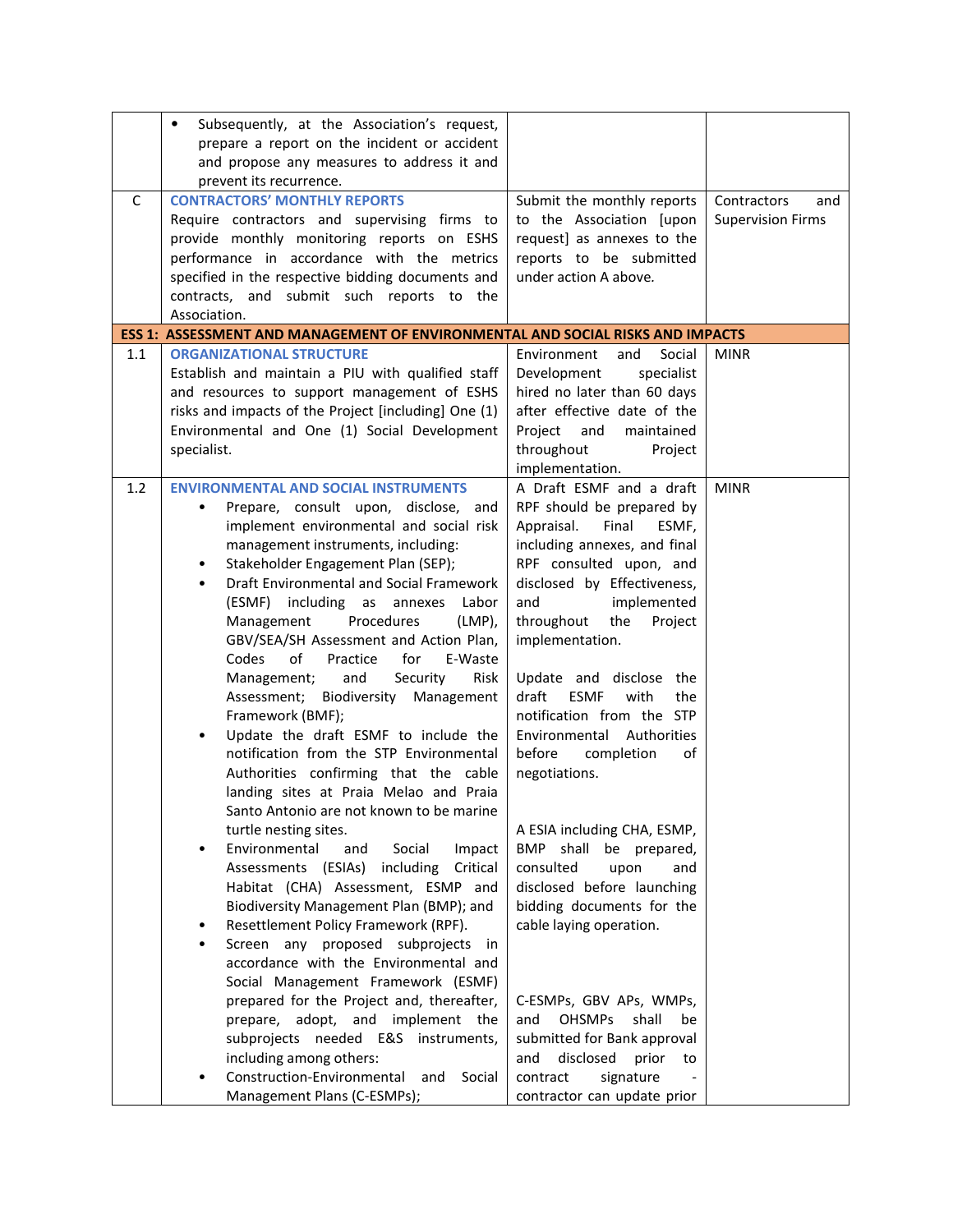|     | GBV/SEA/SH Action Plans (GBV APs);<br>$\bullet$<br>Waste Management Plans (WMPs);<br>$\bullet$<br>Occupational<br>Health<br>and<br>Safety<br>$\bullet$<br>Management Plans (OHSMPs);<br>Resettlement Action Plans (RAPs).<br>٠<br>Construction-Environmental<br>The<br>$\bullet$<br>and<br>Social Management Plans (C-ESMP) and<br>OHSMP must include provisions to address<br>COVID-19 risk as well as to address the<br>Project SEA/SH-related risks ethically and<br>adequately. These plans need to include<br>Code of Conduct (CoC) that specifically<br>prohibit SEA/SH and include applicable<br>sanctions, and implement the following<br>instruments, where applicable, in a<br>manner acceptable to the Bank.                                                  | to initiating construction.<br>RAPs prepared, approved,<br>disclosed<br>and<br>prior<br>to<br>of<br>commencement<br>the<br>respective<br>subprojects.<br>approved,<br>all<br>Once<br>instruments<br>shall<br>be<br>implemented<br>throughout<br>subproject implementation.                     |             |
|-----|--------------------------------------------------------------------------------------------------------------------------------------------------------------------------------------------------------------------------------------------------------------------------------------------------------------------------------------------------------------------------------------------------------------------------------------------------------------------------------------------------------------------------------------------------------------------------------------------------------------------------------------------------------------------------------------------------------------------------------------------------------------------------|------------------------------------------------------------------------------------------------------------------------------------------------------------------------------------------------------------------------------------------------------------------------------------------------|-------------|
| 1.3 | <b>MANAGEMENT OF CONTRACTORS</b><br>Incorporate the relevant aspects of the ESCP,<br>including, inter alia, the relevant E&S instruments,<br>the Labor Management Procedures, and code of<br>conduct, into the ESHS specifications of the<br>procurement documents and contracts with<br>contractors and supervising firms. Thereafter<br>ensure that the contractors and supervising firms<br>comply and cause subcontractors to comply with<br>the ESHS specifications of their respective<br>contracts.                                                                                                                                                                                                                                                               | The relevant ESHS measures<br>shall be incorporated into<br>the<br>procurement<br>before<br>documents<br>launching the procurement<br>process for the relevant<br>Project activities and shall<br>thereafter be complied with<br>throughout<br>the<br>implementation of<br>such<br>activities. | <b>MINR</b> |
| 1.4 | <b>TECHNICAL ASSISTANCE</b><br>Recipient shall<br>The<br>ensure that<br>(i)<br>the<br>consultancies, studies, and any other technical<br>assistance activities under the project are carried<br>out in accordance with terms of reference<br>acceptable to the Association, that incorporate the<br>relevant requirements of the ESSs; and (ii) outputs<br>of the Project, including, but not limited to, the<br>preparation of environmental and social<br>instruments for the Project, are prepared and/or<br>delivered in a manner acceptable to the Association<br>and duly incorporate and take into consideration<br>the relevant requirements of the ESSs. Such terms<br>of reference shall be submitted to the Association<br>for prior review and no objection. | Prior to procurement of<br>service providers/consultant<br>services.<br>Throughout<br>project implementation.                                                                                                                                                                                  | <b>MINR</b> |
| 1.5 | <b>RESPONSE</b><br><b>CONTINGENT</b><br><b>EMERGENCY</b><br><b>EARLY</b><br><b>FINANCING</b><br>Ensure that the CERC Manual includes a<br>٠<br>description of the ESHS assessment and<br>management<br>arrangements<br>including,<br>if<br>applicable, CERC-ESMF/ESMF Addendum for<br>the implementation of CERC Component, in<br>accordance with the ESSs.<br>Adopt any environmental and social (E&S)                                                                                                                                                                                                                                                                                                                                                                  | The adoption of the CERC<br>manual and CERC-ESMF or<br>CERC-ESMF Addendum in<br>form<br>substance<br>and<br>acceptable<br>the<br>to<br>Association is a withdrawal<br>condition under Section [XX]<br>of Schedule 2 of the legal<br>agreement for the Project.                                 | <b>MINR</b> |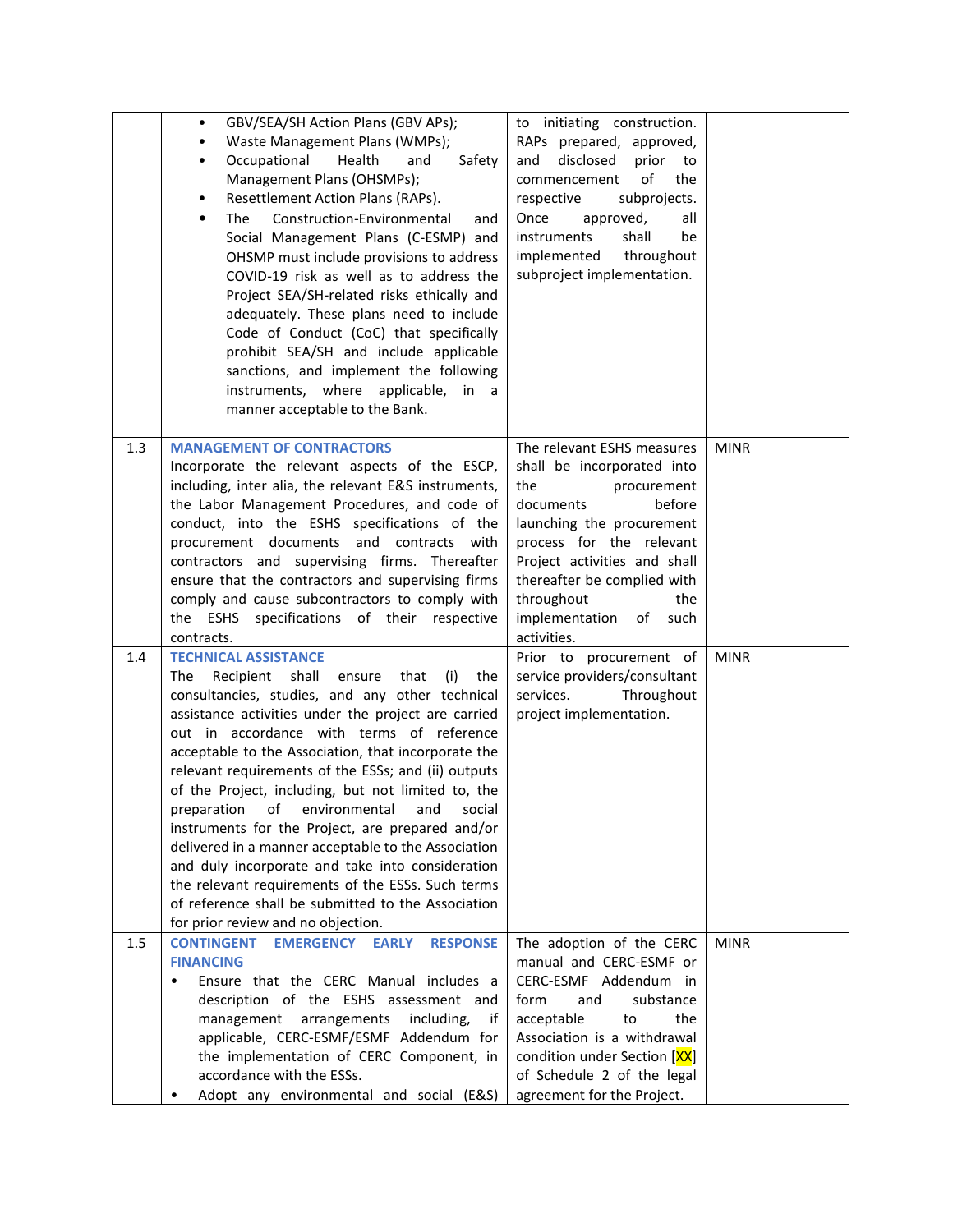|     | instruments which may be required for<br>activities under CERC Component of the<br>Project, in accordance with the CERC Manual<br>and CERC-ESMF or CERC-ESMF Addendum and<br>the ESSs, and thereafter implement the<br>measures and actions required under said E&S<br>instruments, within the timeframes specified in<br>said E&S instruments.                                                                                                                                                                                                                                                                                                                                     | Adopt any required E&S<br>instrument and include it as<br>part of the respective<br>bidding<br>process,<br>if<br>applicable, and in any case,<br>before the carrying out of<br>the<br>relevant<br>Project<br>activities for which the E&S<br>is<br>instrument<br>required.<br>the<br>E&S<br>Implement<br>instruments in accordance<br>with<br>their<br>terms,<br>throughout<br>Project<br>implementation. |             |
|-----|-------------------------------------------------------------------------------------------------------------------------------------------------------------------------------------------------------------------------------------------------------------------------------------------------------------------------------------------------------------------------------------------------------------------------------------------------------------------------------------------------------------------------------------------------------------------------------------------------------------------------------------------------------------------------------------|-----------------------------------------------------------------------------------------------------------------------------------------------------------------------------------------------------------------------------------------------------------------------------------------------------------------------------------------------------------------------------------------------------------|-------------|
|     | <b>ESS 2: LABOR AND WORKING CONDITIONS</b>                                                                                                                                                                                                                                                                                                                                                                                                                                                                                                                                                                                                                                          |                                                                                                                                                                                                                                                                                                                                                                                                           |             |
| 2.1 | <b>LABOR MANAGEMENT PROCEDURES</b><br>Prepare, consult upon, disclose, and implement<br>Labor Management Procedures (LMP), including<br>Occupational Health and Safety (OHS) measures<br>taking into account COVID-19 provisions. Ensure<br>that: (a) the relevant aspects of ESS2 apply to the<br>Project implementation workers, consultants and<br>PIU staff as appropriate, in accordance with the<br>type of workers involved in the Project; (b) the<br>Labor Management Procedures for the Project are<br>developed all in a manner acceptable to the<br>Association and in accordance to the local laws;<br>and (c) All Project workers sign a code of conduct<br>$(CoC)$ . | LMP<br>finalized,<br>consulted<br>upon, and disclosed<br>by<br>Effectiveness,<br>and<br>implemented<br>throughout<br>the Project implementation.<br>CoC signed before engaging<br>project<br>workers,<br>and<br>maintained<br>throughout<br>Project implementation.                                                                                                                                       | <b>MINR</b> |
| 2.2 | <b>GRIEVANCE MECHANISM FOR PROJECT WORKERS</b><br>Establish, maintain, and operate a grievance<br>mechanism for Project workers (GM-W), and for<br>workers<br>hired/appointed<br>for<br>Project<br>implementation activities, as described in the LMP<br>and consistent with ESS2. The workers' grievance<br>mechanism should be sensitive to SEA/SH-related<br>complaints and equipped to manage these<br>complaints ethically and confidentially.                                                                                                                                                                                                                                 | GM-W operational before<br>the commencement of any<br>activities, and maintained<br>throughout<br>the<br>implementation<br>of<br>the<br>Project.                                                                                                                                                                                                                                                          | <b>MINR</b> |
|     | <b>ESS 3: RESOURCE EFFICIENCY AND POLLUTION PREVENTION AND MANAGEMENT</b>                                                                                                                                                                                                                                                                                                                                                                                                                                                                                                                                                                                                           |                                                                                                                                                                                                                                                                                                                                                                                                           |             |
| 3.1 | Relevant aspects of this standard shall<br>be<br>considered, as needed, under action 1.2 above,<br>alia, measures to<br>including,<br>inter<br>manage<br>healthcare risks and waste and other types of<br>hazardous and non-hazardous waste. The Recipient<br>shall develop, adopt and implement a simple Code<br>of Practices for e-Waste. The ESMF will include an<br>assessment of how resources will be managed<br>efficiently to minimize waste generation, harm to<br>the marine or terrestrial environment, and the<br>potential adverse impacts on human health. The<br>ESMF will also include risk management procedures                                                   | Throughout<br>Project<br>implementation.                                                                                                                                                                                                                                                                                                                                                                  | <b>MINR</b> |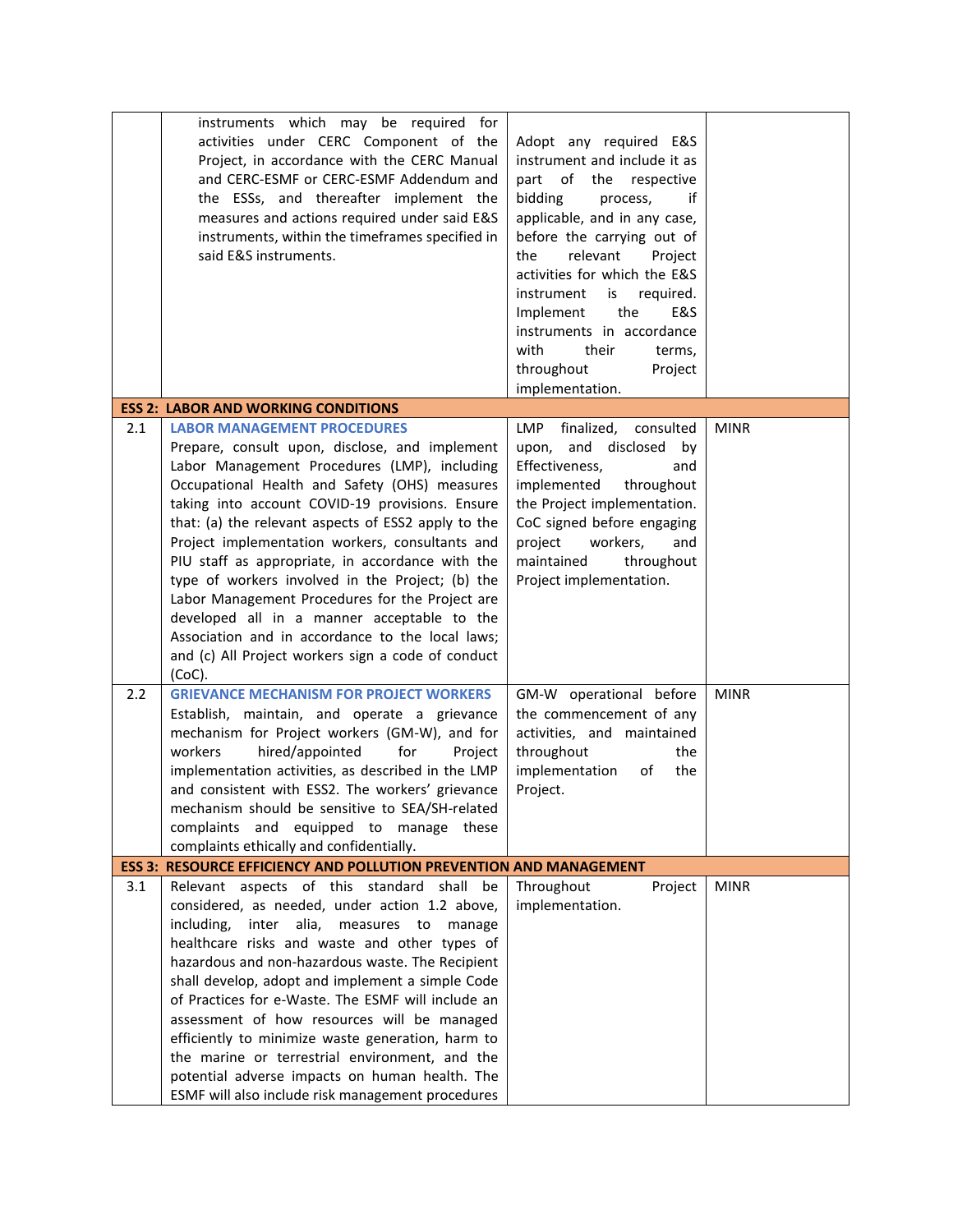|     | to manage these issues using the mitigation<br>hierarchy and to deal with construction debris and<br>hazardous or non-hazardous materials that may<br>need to be disposed of.                                                                                                                                                                                                                                                                                                                                                                                       |                                                                                                                                                                                                                                                                                                                                                                                   |                            |
|-----|---------------------------------------------------------------------------------------------------------------------------------------------------------------------------------------------------------------------------------------------------------------------------------------------------------------------------------------------------------------------------------------------------------------------------------------------------------------------------------------------------------------------------------------------------------------------|-----------------------------------------------------------------------------------------------------------------------------------------------------------------------------------------------------------------------------------------------------------------------------------------------------------------------------------------------------------------------------------|----------------------------|
|     | <b>ESS 4: COMMUNITY HEALTH AND SAFETY</b>                                                                                                                                                                                                                                                                                                                                                                                                                                                                                                                           |                                                                                                                                                                                                                                                                                                                                                                                   |                            |
| 4.1 | <b>COMMUNITY HEALTH AND SAFETY</b><br>Prepare, adopt, and implement measures and<br>actions to assess and manage<br>communities'<br>specific risks and impacts arising from Project<br>activities, including SEA/SH risks (see below), and<br>community transmission of COVID-19, and include<br>these measures in the ESIA, C-ESMP to be prepared<br>following the ESMF, in a manner acceptable to the<br>Bank.                                                                                                                                                    | ESIAs and C-ESMPs to be<br>prepared and approved by<br>the Bank prior to bidding<br>contract<br>and<br>signature,<br>respectively,<br>and<br>implemented<br>throughout<br>constructions.                                                                                                                                                                                          | <b>MINR</b><br>Contractors |
| 4.3 | <b>SEA AND SH RISKS</b><br>Prepare, adopt, and implement a stand-alone<br>$\bullet$<br>GBV AP as part of the ESMF, to assess, manage<br>and respond to the risks of GBV/SEA/SH. The<br>GBV AP will be adopted and implemented in all<br>project's implementation area.<br>Contractors shall reflect the requirements<br>$\bullet$<br>stated in the GBV AP in their C-ESMPs.<br>Funding must be available for recruitment of<br>$\bullet$<br>GBV services providers where needed to<br>facilitate access to timely, safe and confidential<br>services for survivors. | GBV AP prepared, consulted<br>upon, and disclosed<br>by<br>Effectiveness,<br>and<br>implemented<br>throughout<br>the Project.<br>C-ESMPs,<br>for<br>the<br>As<br>contractors GBV mitigation<br>measures to be prepared<br>and approved by the Bank<br>bidding<br>prior to<br>and<br>contract<br>signature,<br>and<br>respectively,<br>implemented<br>throughout<br>constructions. | <b>MINR</b><br>Contractors |
| 4.4 | <b>SECURITY MANAGEMENT</b><br>A Security Risk Assessment proportionally to the<br>risks of the project will be prepared as part of the<br>ESMF by the Recipient and depending of the<br>results, a follow-up Security Management Plan<br>(SMP) shall be prepared before project activities on<br>the ground.                                                                                                                                                                                                                                                        | finalized, consulted<br><b>SRA</b><br>upon, and disclosed by<br>Effectiveness,<br>and<br>implemented<br>throughout<br>the Project implementation.<br>If needed, SMP prepared,<br>consulted<br>and<br>upon<br>disclosed not later than 90<br>after<br>days<br>project<br>effectiveness.                                                                                            | <b>MINR</b>                |
|     | ESS 5: LAND ACQUISITION, RESTRICTIONS ON LAND USE AND INVOLUNTARY RESETTLEMENT                                                                                                                                                                                                                                                                                                                                                                                                                                                                                      |                                                                                                                                                                                                                                                                                                                                                                                   |                            |
| 5.1 | <b>RESETTLEMENT POLICY FRAMEWORK</b><br>Adopt and implement a Resettlement Policy<br>Framework (RPF) for the Project, consistent with<br>ESS5.                                                                                                                                                                                                                                                                                                                                                                                                                      | A draft of the RPF should be<br>prepared by Appraisal. Final<br>RPF consulted, and<br>disclosed by Effectiveness.                                                                                                                                                                                                                                                                 | <b>MINR</b>                |
| 5.2 | <b>RESETTLEMENT PLANS</b><br>Once investment sites are identified, prepare,<br>disclose, adopt, and implement Resettlement<br>Plans (RAPs) and/or Abbreviated<br>Action                                                                                                                                                                                                                                                                                                                                                                                             | RAPs and ARAPs consulted<br>upon,<br>approved by the<br>Bank,<br>disclosed<br>and<br>implemented<br>before                                                                                                                                                                                                                                                                        | <b>MINR</b>                |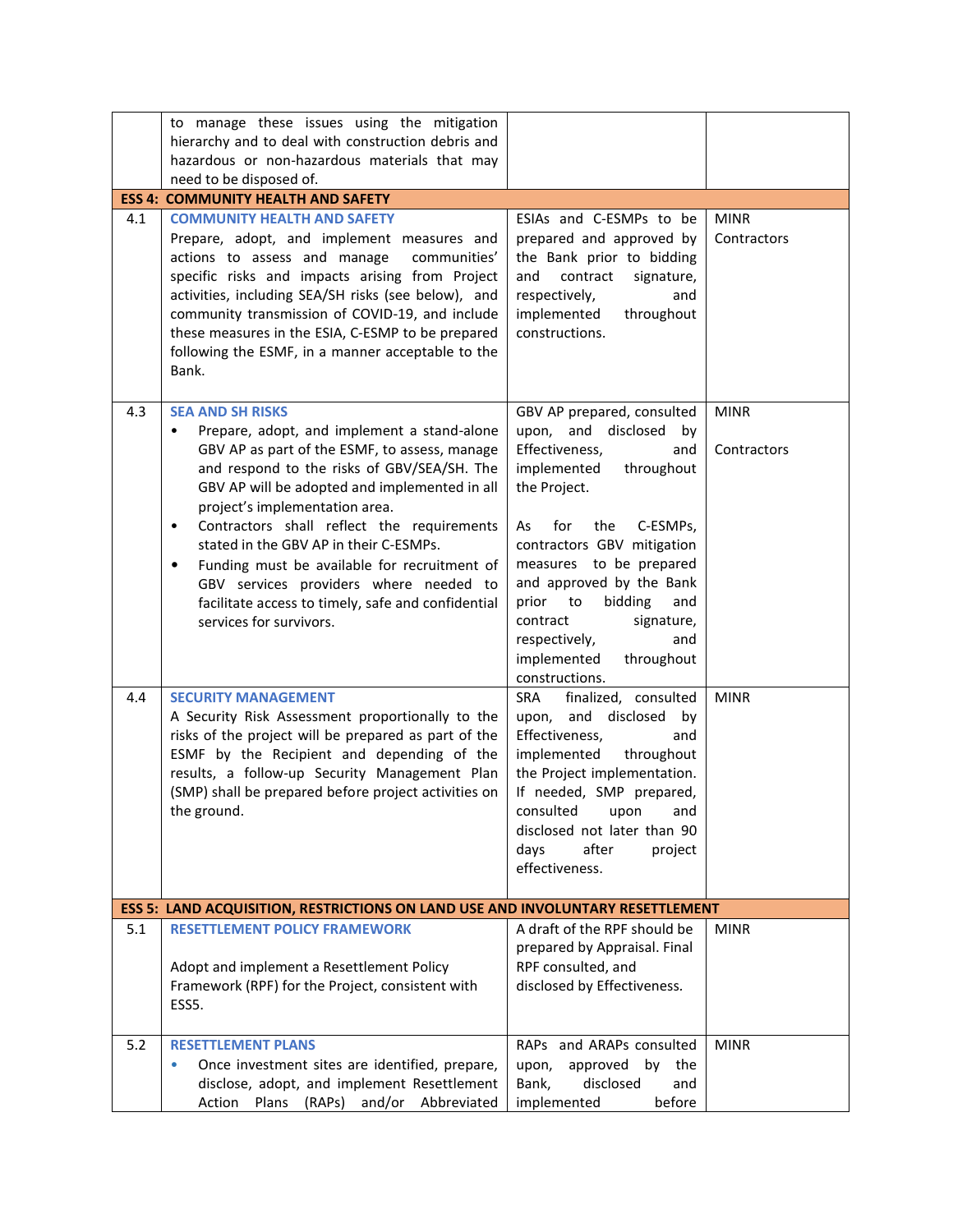|     | Resettlement Action Plans (ARAPs) following                                                    | commencing<br>Project         |                         |
|-----|------------------------------------------------------------------------------------------------|-------------------------------|-------------------------|
|     | ESS5 and consistent with the requirements of                                                   | activities that involve land  |                         |
|     | the RPF that has been prepared for the Project.                                                | acquisition<br>and            |                         |
|     | and<br>Thereafter<br>adopt<br>implement<br>$\bullet$<br>the                                    | resettlement.                 |                         |
|     | respective RAPs/ARAPs before carrying out the                                                  |                               |                         |
|     | associated activities, in a manner acceptable to                                               |                               |                         |
|     | the Bank. No works will commence prior to the                                                  |                               |                         |
|     | of<br>implementation<br>appropriate<br>risk                                                    |                               |                         |
|     | management<br>instruments.<br>Resettlement                                                     |                               |                         |
|     | related expenditures will be financed by the                                                   |                               |                         |
|     | government.                                                                                    |                               |                         |
|     | <b>ESS 6: BIODIVERSITY CONSERVATION AND SUSTAINABLE MANAGEMENT OF LIVING NATURAL RESOURCES</b> |                               |                         |
| 6.1 | <b>BIODIVERSITY RISKS AND IMPACTS</b>                                                          | BMF finalized, consulted      | <b>MINR</b>             |
|     | As part of the ESMF, develop, consult upon,<br>$\bullet$                                       | upon, and disclosed by        |                         |
|     | disclose and implement BMF that will include a                                                 | Effectiveness, and            |                         |
|     | detailed information on key species, habitats                                                  | implemented throughout        |                         |
|     | and landscapes and the approach to be                                                          | the Project implementation.   |                         |
|     | adopted by the Borrower in relation to the                                                     |                               |                         |
|     | assessment, mitigation and management of                                                       | Study on turtle nesting sites |                         |
|     | biodiversity issues and impacts.                                                               | prepared, consulted and       |                         |
|     | Conduct a fine-scale mapping of turtle nesting<br>$\bullet$                                    | disclosed before completion   |                         |
|     | sites and other habitats at a depth of at least                                                | of the Technical Design for   |                         |
|     | 25 m at the fiber optic cable lading sites in Sao                                              | the submarine cable and       |                         |
|     | Tome Island and Principe Island.                                                               | related infrastructure.       |                         |
|     |                                                                                                |                               |                         |
|     | As part of the ESIA, develop, consult upon and<br>$\bullet$                                    | ESIA prepared, approved,      |                         |
|     | disclose and implement a Critical Habitat (CHA)                                                | disclosed and consulted       |                         |
|     | Assessment,<br><b>ESMP</b><br>Biodiversity<br>and                                              | before launching bidding      |                         |
|     | Management Plan (BMP).                                                                         | documents for the cable       |                         |
|     | A site-specific ESMP and other environmental<br>$\bullet$                                      | laying operations.            |                         |
|     | and marine baseline assessment shall be                                                        |                               |                         |
|     | developed by the recipient to avoid, minimize                                                  | Site-specific ESMP and E&S    |                         |
|     | and mitigate the potential negative impacts on                                                 | baseline assessment           |                         |
|     | marine biodiversity that may arise from certain                                                | prepared and approved no      |                         |
|     | project activities.                                                                            | later than 60 days after      |                         |
|     | As the technical drawing will only be available                                                | project effectiveness.        |                         |
|     | during project implementation, a specific                                                      |                               |                         |
|     | Environmental and Social Impact Assessment                                                     |                               |                         |
|     | (ESIA) will be prepared, which should include                                                  |                               |                         |
|     | reasonably detailed biodiversity baselines,                                                    |                               |                         |
|     | alternative analysis, consultation and licensing,                                              |                               |                         |
|     | impact assessment that will lead to a robust                                                   |                               |                         |
|     | <b>Biodiversity Management Plan.</b>                                                           |                               |                         |
|     | ESS 7: INDIGENOUS PEOPLES/SUB-SAHARAN AFRICAN HISTORICALLY UNDERSERVED TRADITIONAL LOCAL       |                               |                         |
|     | <b>COMMUNITIES</b>                                                                             |                               |                         |
| 7.1 | This standard is not relevant currently as there are                                           | Not Applicable                | Not Applicable          |
|     | no distinct social and cultural groups have been                                               |                               |                         |
|     | identified in accordance with ESS7 and in the                                                  |                               |                         |
|     | national context in the project area.                                                          |                               |                         |
| 8.1 | <b>ESS 8: CULTURAL HERITAGE</b><br><b>CHANCE FINDS</b>                                         | Same timeframe as for the     | <b>MINR Contractors</b> |
|     | Prepare, adopt, and implement the chance finds                                                 | preparation<br>and            |                         |
|     | procedure described in the ESMF prepared for the                                               | implementation of the C-      |                         |
|     |                                                                                                |                               |                         |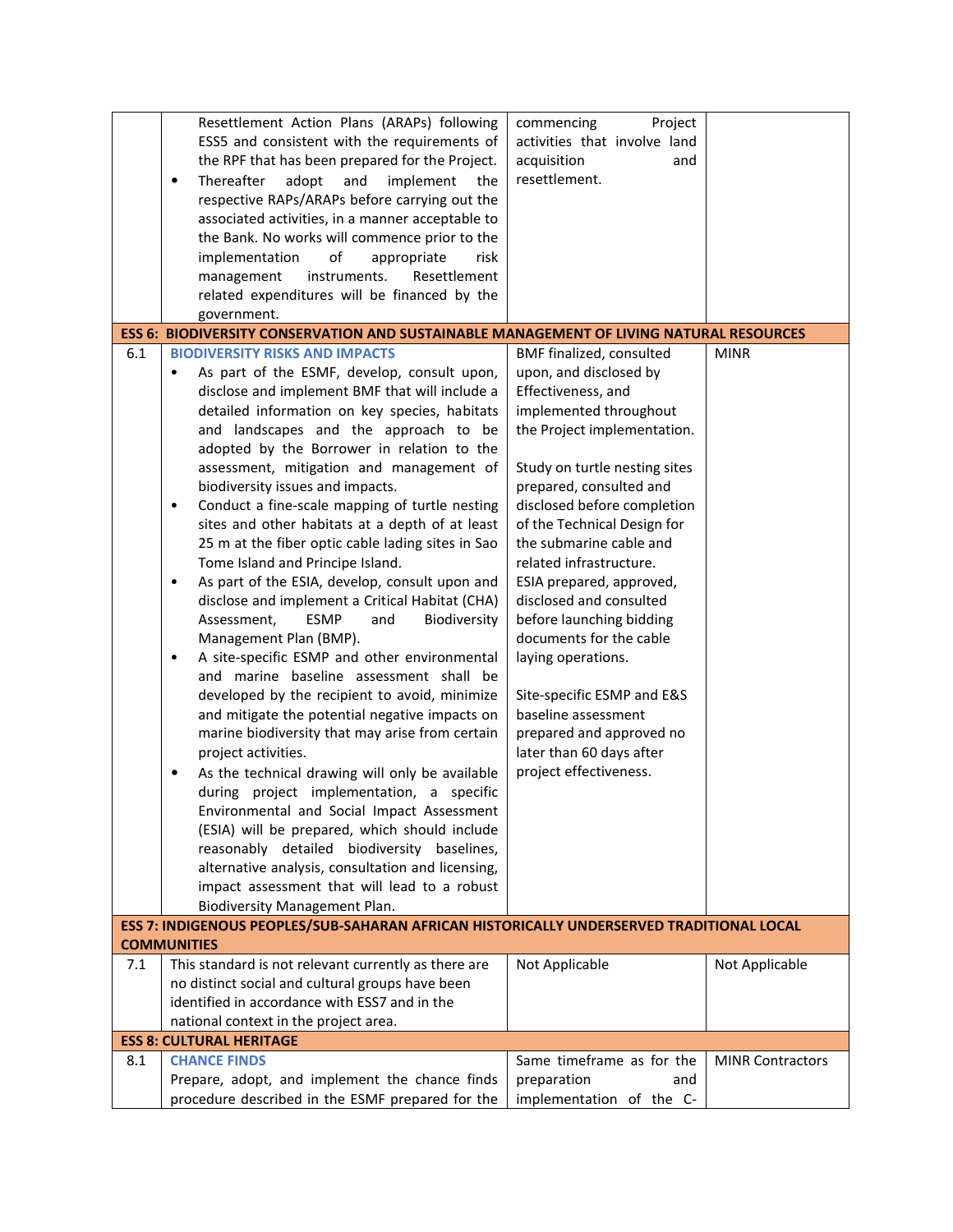|                 | Project. The procedure shall be included in all C-                                                        | ESMPs.                               |             |
|-----------------|-----------------------------------------------------------------------------------------------------------|--------------------------------------|-------------|
|                 | ESMP to be prepared under action 1.3, and                                                                 |                                      |             |
|                 | throughout<br>appropriately<br>implemented<br>the                                                         |                                      |             |
|                 | execution of all construction works related to the                                                        |                                      |             |
|                 | including<br>excavations,<br>Project,<br>demolition,                                                      |                                      |             |
|                 | movement of earth, or other changes in the                                                                |                                      |             |
|                 | physical environment.                                                                                     |                                      |             |
|                 | <b>ESS 9: FINANCIAL INTERMEDIARIES</b>                                                                    |                                      |             |
| 9.1             | This standard is not relevant currently as there are                                                      | Not Applicable                       |             |
|                 |                                                                                                           |                                      |             |
|                 | no distinct social and cultural groups have been<br>identified in accordance with ESS7 and in the         |                                      |             |
|                 |                                                                                                           |                                      |             |
|                 | national context in the project area.<br><b>ESS 10: STAKEHOLDER ENGAGEMENT AND INFORMATION DISCLOSURE</b> |                                      |             |
| 10.1            | <b>STAKEHOLDER ENGAGEMENT PLAN PREPARATION</b>                                                            |                                      | <b>MINR</b> |
|                 |                                                                                                           | <b>SEP</b><br>prepared,<br>consulted |             |
|                 | <b>AND IMPLEMENTATION</b>                                                                                 | upon, and disclosed prior to         |             |
|                 | Prepare, consult upon, disclose and adopt a<br>$\bullet$                                                  | Project<br>appraisal,<br>and         |             |
|                 | Stakeholder Engagement Plan (SEP) in line with                                                            | implemented<br>throughout            |             |
|                 | ESS10 requirements. Any stakeholder feedback                                                              | the Project.                         |             |
|                 | shall be reviewed and incorporated into the                                                               |                                      |             |
|                 | SEP, as appropriate. If significant changes are                                                           | Update SEP, as appropriate,          |             |
|                 | made to the SEP, the revised version shall be                                                             | and publicly disclose and            |             |
|                 | publicly disclosed.                                                                                       | implement revised versions           |             |
|                 | Ensure that technical assistance activities<br>$\bullet$                                                  | throughout<br>Project                |             |
|                 | carried out under the project implementation                                                              | implementation.                      |             |
|                 | incorporate stakeholder engagement and                                                                    |                                      |             |
|                 | information disclosure in a manner consistent                                                             | Stakeholder feedback                 |             |
|                 | with the ESS10.                                                                                           | report on a quarterly base.          |             |
|                 | Report stakeholder feedback as part of<br>٠                                                               |                                      |             |
|                 | quarterly reports.                                                                                        |                                      |             |
| 10.2            | <b>PROJECT GRIEVANCE MECHANISM</b>                                                                        | GM design to be finalized            | <b>MINR</b> |
|                 | Prepare, adopt, operate and maintain, a<br>$\bullet$                                                      | prior to effectiveness, and          |             |
|                 | project-level GM. The GM shall include                                                                    | GM to be operational by 60           |             |
|                 | GBV/SEA/SH-specific procedures to manage                                                                  | days after effectiveness.            |             |
|                 | GBV/SEA/SH-related<br>resolve<br>claims<br>and                                                            | <b>GM</b><br>maintained<br>and       |             |
|                 | ethically and confidentially and contain an                                                               | implemented<br>throughout            |             |
|                 | appropriate response protocol for such claims.                                                            | Project implementation.              |             |
|                 | Receive and resolve any complaints submitted<br>$\bullet$                                                 | Claims report submitted on           |             |
|                 | in relation to the project, in accordance with                                                            | a quarterly base.                    |             |
|                 | ESS10, and in a manner acceptable to the                                                                  |                                      |             |
|                 | Association.                                                                                              | Census<br>GM<br>be<br>to             |             |
|                 | Report<br>claims<br>presented<br>on<br>and<br>$\bullet$                                                   | operational<br>before<br>the         |             |
|                 | status/response as part of quarterly reports.                                                             | starting of the census, and          |             |
|                 | $\bullet$                                                                                                 | implemented through out              |             |
|                 | Prepare, adopt, operate and maintain an<br>appropriate GM for the demographic census.                     | the census.                          |             |
|                 | <b>CAPACITY SUPPORT</b>                                                                                   |                                      |             |
| CS <sub>1</sub> | Prepare and submit to the Bank an annual capacity                                                         | capacity<br>building<br>Annual       | <b>MINR</b> |
|                 | building plan. The trainings should include the                                                           | plan will be developed and           |             |
|                 |                                                                                                           |                                      |             |
|                 | following among others:                                                                                   | approved within 45 days              |             |
|                 | Assessment, management and supervision                                                                    | after Project effectiveness          |             |
|                 | of the Project risks and impacts;                                                                         | date, and updated and                |             |
|                 | Development,<br>implementation<br>and                                                                     | implemented<br>throughout            |             |
|                 | supervision of the SEP;                                                                                   | Project implementation.              |             |